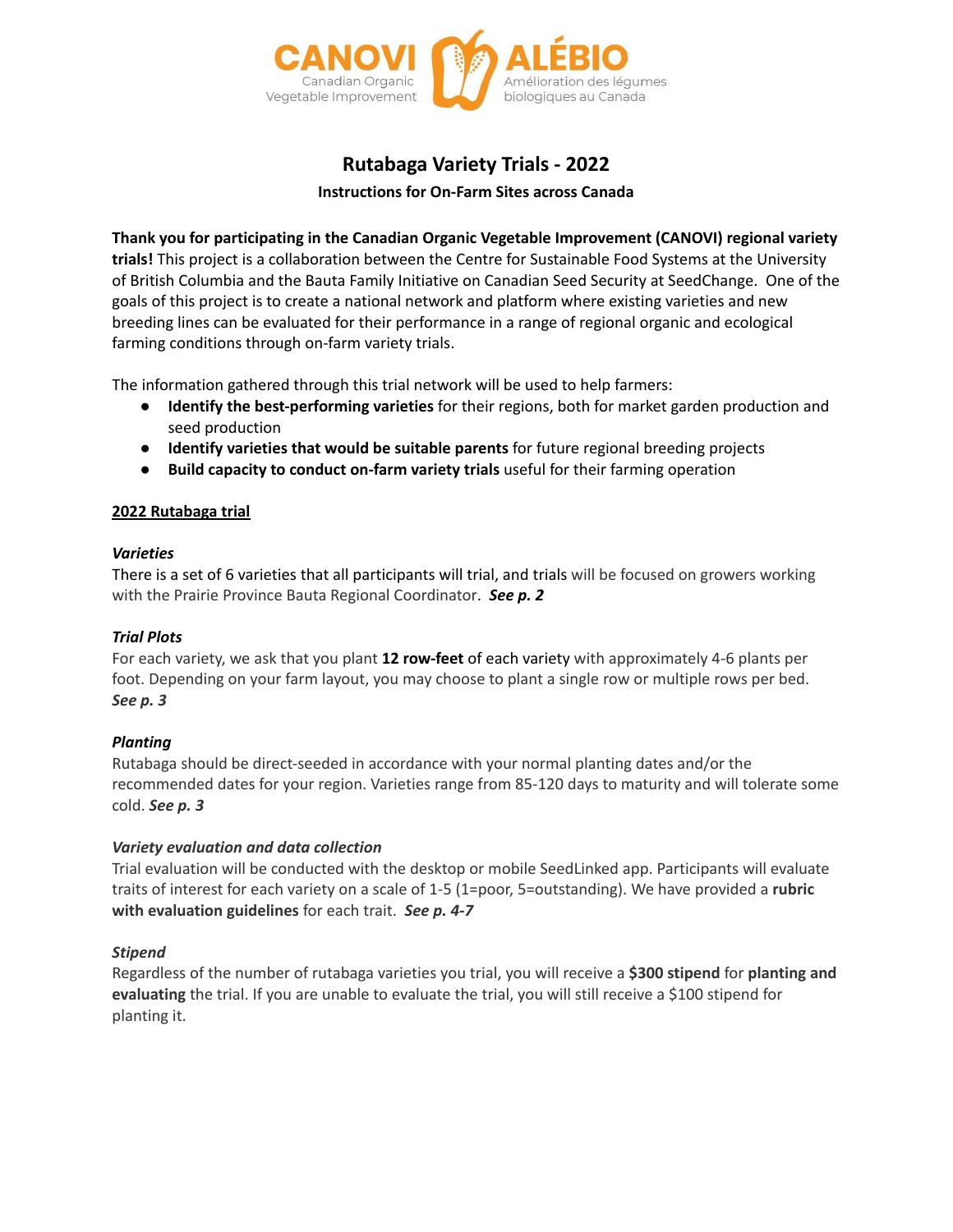# **2022 Rutabaga Varieties**

*All varieties are open-pollinated (OP).*

| Variety           | <b>Type</b> | Days to<br>maturity                      | <b>Catalogue description link</b>           |  |  |
|-------------------|-------------|------------------------------------------|---------------------------------------------|--|--|
| <b>Helenor</b>    | Purple top  | 90                                       | <b>Helanor (Johnny's Selected Seeds)</b>    |  |  |
| Joan              | Purple top  | N/A                                      | Joan (Wild Garden Seeds)                    |  |  |
| <b>Laurentian</b> | Purple top  | N/A                                      | <b>Laurentian (Johnny's Selected Seeds)</b> |  |  |
| <b>Nadmorska</b>  | Green top   | 85-100                                   | Nadmorska (Siskiyou Seeds)                  |  |  |
| <b>Gilfeather</b> | Green top   | <b>Gilfeather (Siskiyou Seeds)</b><br>85 |                                             |  |  |
| York              | Purple top  | 115-120                                  | York (Vesey's)                              |  |  |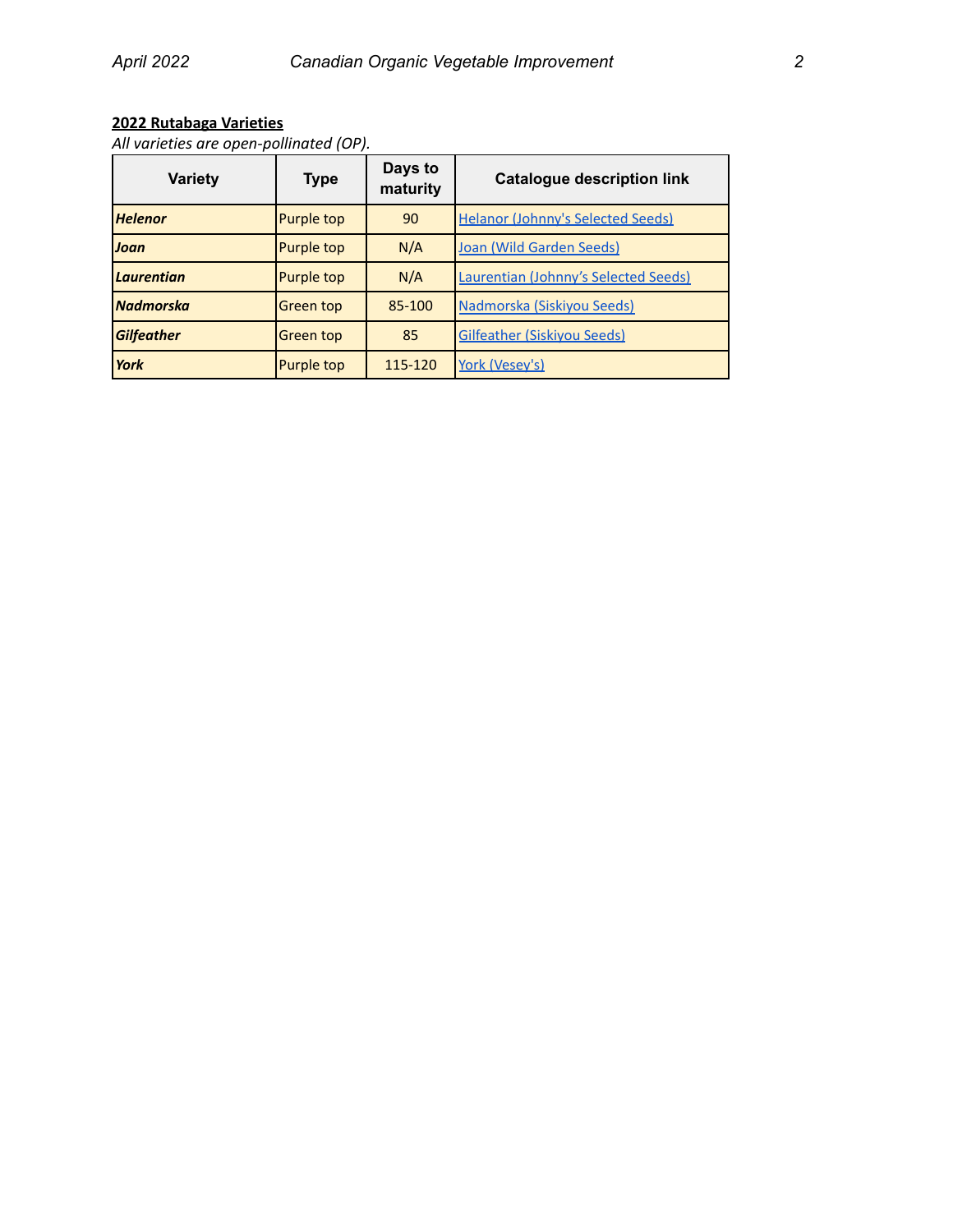## **Planting and Cultivation Recommendations**

The table below provides *suggestions only f*or trial implementation. **Please grow this trial as you would normally grow rutabaga,** including your normal bed and row spacing, as the purpose of on-farm trials is to test varieties in your farm system!

| <b>Seeding</b>                 | <b>Direct seed</b><br>Please plant according to the appropriate dates for your region. Generally,<br>for best quality, plant between mid-June to mid-July so that harvest occurs<br>in the cool weather of fall after a few light frosts.                                                                                                                                                                                                                                                                                                                                                                                                                                                                                                                                                                                                                                                                                                                                                                                                                                                                                                                                                                                                                  |
|--------------------------------|------------------------------------------------------------------------------------------------------------------------------------------------------------------------------------------------------------------------------------------------------------------------------------------------------------------------------------------------------------------------------------------------------------------------------------------------------------------------------------------------------------------------------------------------------------------------------------------------------------------------------------------------------------------------------------------------------------------------------------------------------------------------------------------------------------------------------------------------------------------------------------------------------------------------------------------------------------------------------------------------------------------------------------------------------------------------------------------------------------------------------------------------------------------------------------------------------------------------------------------------------------|
| <b>Trial layout</b>            | You will receive the core set of 6 varieties.<br>Plant 12 row-feet of each variety, with about 4-6 plants per foot.<br>Each variety can be planted in a single row or in multiple side-by-side<br>rows in a bed. Growing guides recommend 12" spacing between rows in<br>a bed, but please use the between-row spacing that you would typically<br>use.<br>Avoid the edge of the field and the end of the bed when finding a place for<br>the trial, as well as any areas with known soil, shade, or irrigation<br>differences that would affect some plots more than others.<br>A border around your trial of buffer crops not included in your trial is<br>$\bullet$<br>recommended to prevent crop loss from mechanical damage or<br>pests/critters. The crops that make up the border can be other varieties of<br>rutabaga, or other types of crops.<br>Label the plots and draw a field map showing the order and location of<br>varieties. This serves as a backup in case the stakes get lost! Please note<br>plant spacing between and within rows.<br>Feel free to grow additional plants for market or your own use! We ask<br>that you keep these plots separate from your trial plots so that the trials<br>are of uniform size across farms. |
| Pest and disease<br>management | Rutabaga can be protected from cabbage root maggots and flea beetles<br>with floating row covers at time of planting. See the following resource<br>(Agri-Réseau, in French only), for detailed guidelines on the use of nets for<br>insect management.<br>Rutabaga is also susceptible to club root and other soil-borne diseases<br>affecting Brassicas, so it is important to practice good crop rotation and<br>avoid transferring soil between and within farms.                                                                                                                                                                                                                                                                                                                                                                                                                                                                                                                                                                                                                                                                                                                                                                                      |
| Days to harvest                | The varieties range from 85 to 120 days to maturity (DTM), and many are<br>quite cold tolerant and even get sweeter with some frost.                                                                                                                                                                                                                                                                                                                                                                                                                                                                                                                                                                                                                                                                                                                                                                                                                                                                                                                                                                                                                                                                                                                       |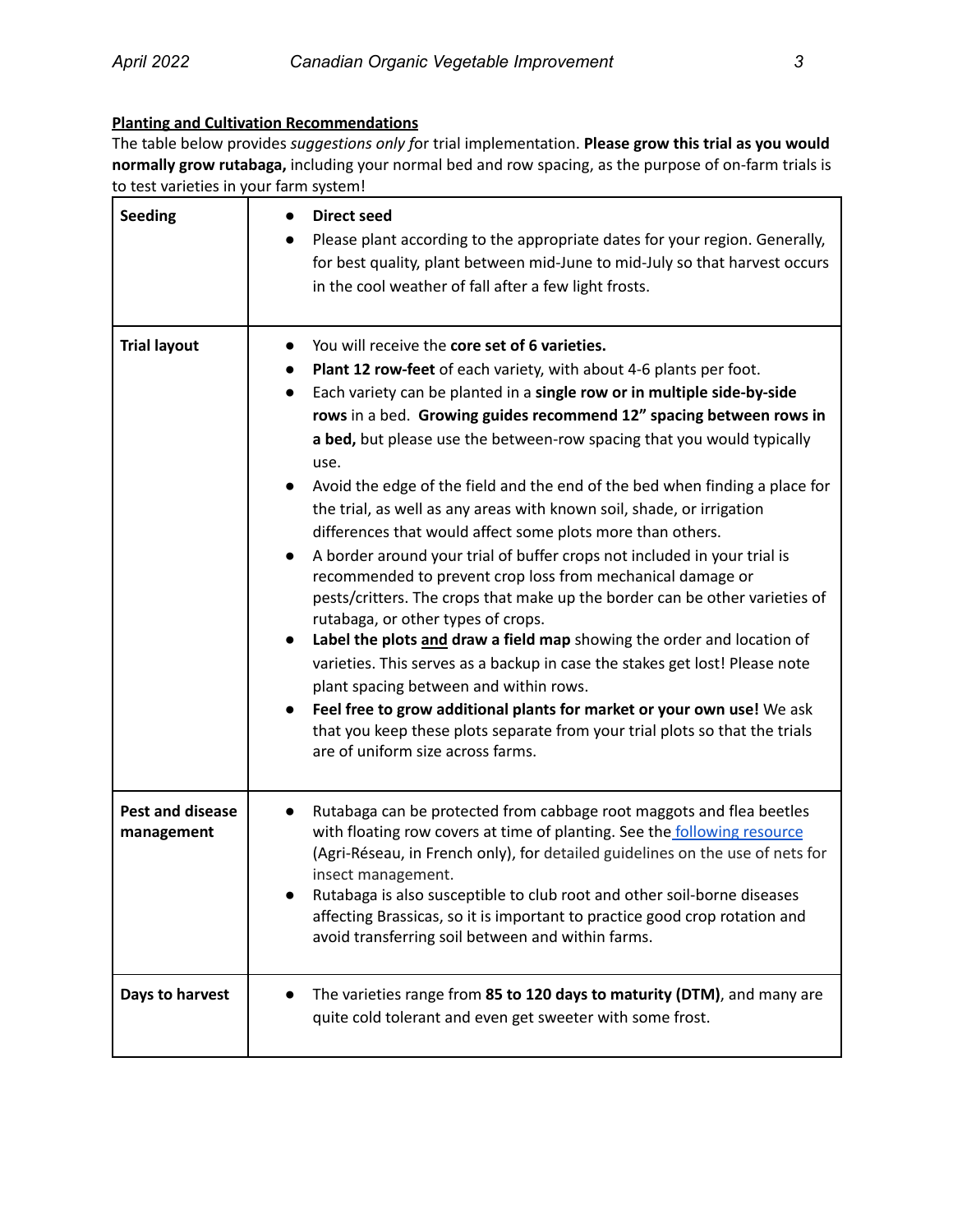## **Data collection**

- We will be using the **[SeedLinked](http://www.seedlinked.com/)** online platform for data collection, as we have in 2019, 2020, and 2021.
- You will receive an **email invitation** for the rutabaga trial.
- Data can be entered into SeedLinked from the field via **[iOS](https://apps.apple.com/us/app/seedlinked/id1469161537) and [Android](https://play.google.com/store/apps/details?id=com.augment.seedlinked&hl=en_CA&gl=US) apps**. If you don't have cell data service in the field, you can still enter data into the app, and it will sync with the database once you reach a data connection.
- You may also enter data on your **computer's web browser**. We will provide **downloadable paper data forms**, which allow you to evaluate varieties using paper and pencil and for later entry into SeedLinked.
- SeedLinked **updated their user interface in 2021**, and the following videos offer an orientation to the new platform.
	- What is [SeedLinked?](https://www.youtube.com/watch?v=mWcgTPepiL4)
	- How to Accept a [Collaborative](https://www.youtube.com/watch?v=-KeyUQbsIvM&t=43s) Trial
	- [Reviewing](https://www.youtube.com/watch?v=yGPw_CVmsHc) a Trial

## **Evaluation**

- Before rating varieties, you'll be asked to enter the **planting date**.
- For each variety, you'll be asked to **rate attributes** including germination, vigour, bolt resistance, appearance, marketability, yield, uniformity, and flavour.
- First, **survey all of the varieties** to get a feel for the range of characteristics they show.
- Then **rate them on a scale of 1-5 using the rubric below**, rather than ranking them best to worst.
- **Trust your judgment** and your knowledge of the crop!
- **If a trait doesn't apply to your planting** -- for example, if you're harvesting before frost, you can't evaluate winter hardiness -- please just leave it blank.
- We encourage you to add **pictures and free-form notes** about these varieties!
- Before you complete your trial, you'll be prompted to enter **harvest dates** and **general environmental information** about soil quality, weather, and any other factors that might have influenced the trial.
- When you complete the trial, your data will be combined with that of other participants and shared with you via an interactive SeedLinked interface.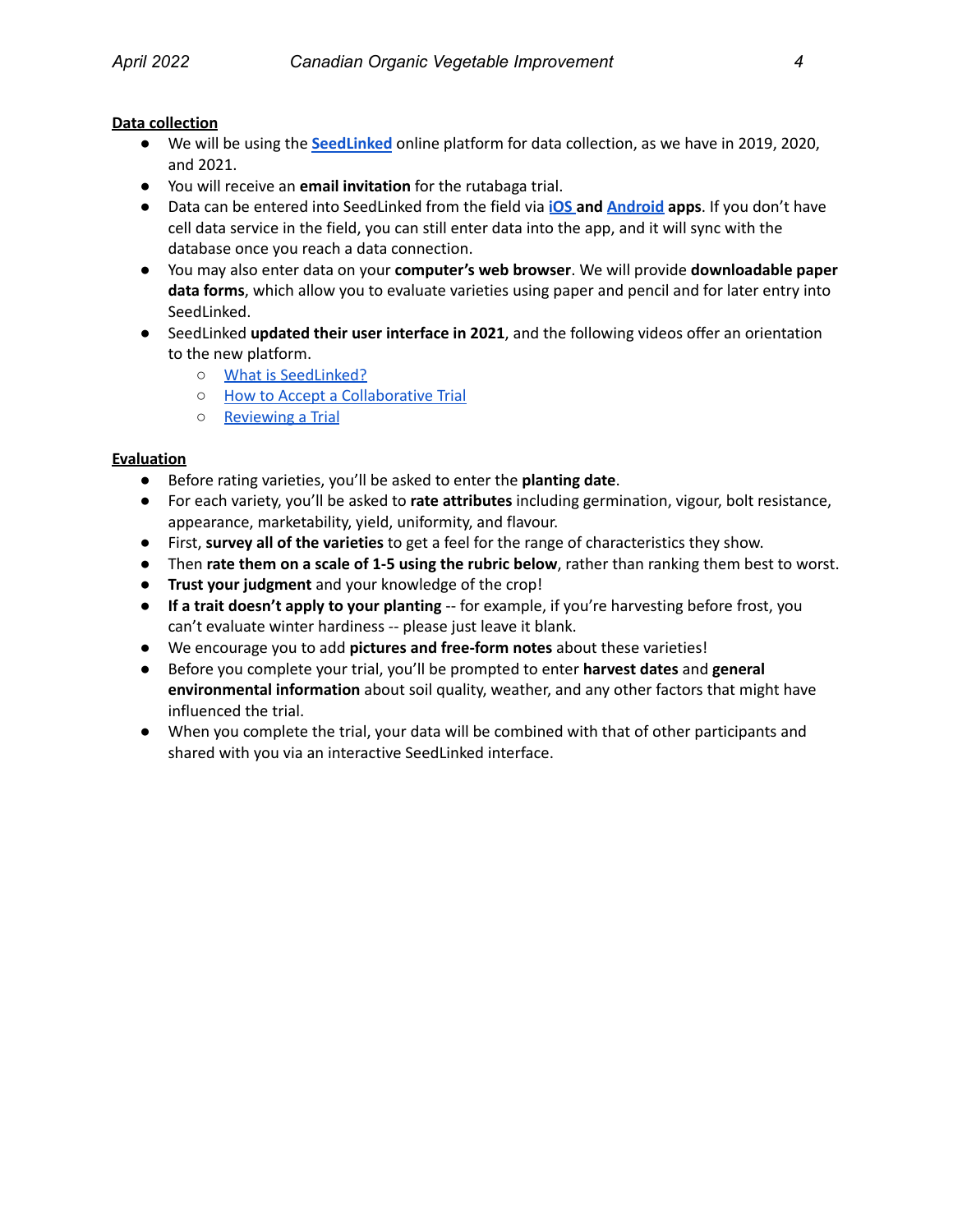#### **Rubric for evaluations**

In order to make results more easily comparable among sites and clarify general trait descriptions, we are offering a rubric (**p. 6-7**). Like in 2021, the "disease resistance" trait will focus on Brassica clubroot disease (*Plasmodiophora brassicae)*. The clubroot pathogen infects the plants via root hairs or wounds, causing cyst-like swellings on the root. The "insect resistance" trait will focus on root damage caused by the cabbage root maggot (*Delia radicum*). This insect pest feeds on the roots of the crop and leaves feeding tunnel damage that can make the root unmarketable.



Swellings caused by the clubroot pathogen on rutabaga



Tunnels caused by cabbage root maggot on rutabaga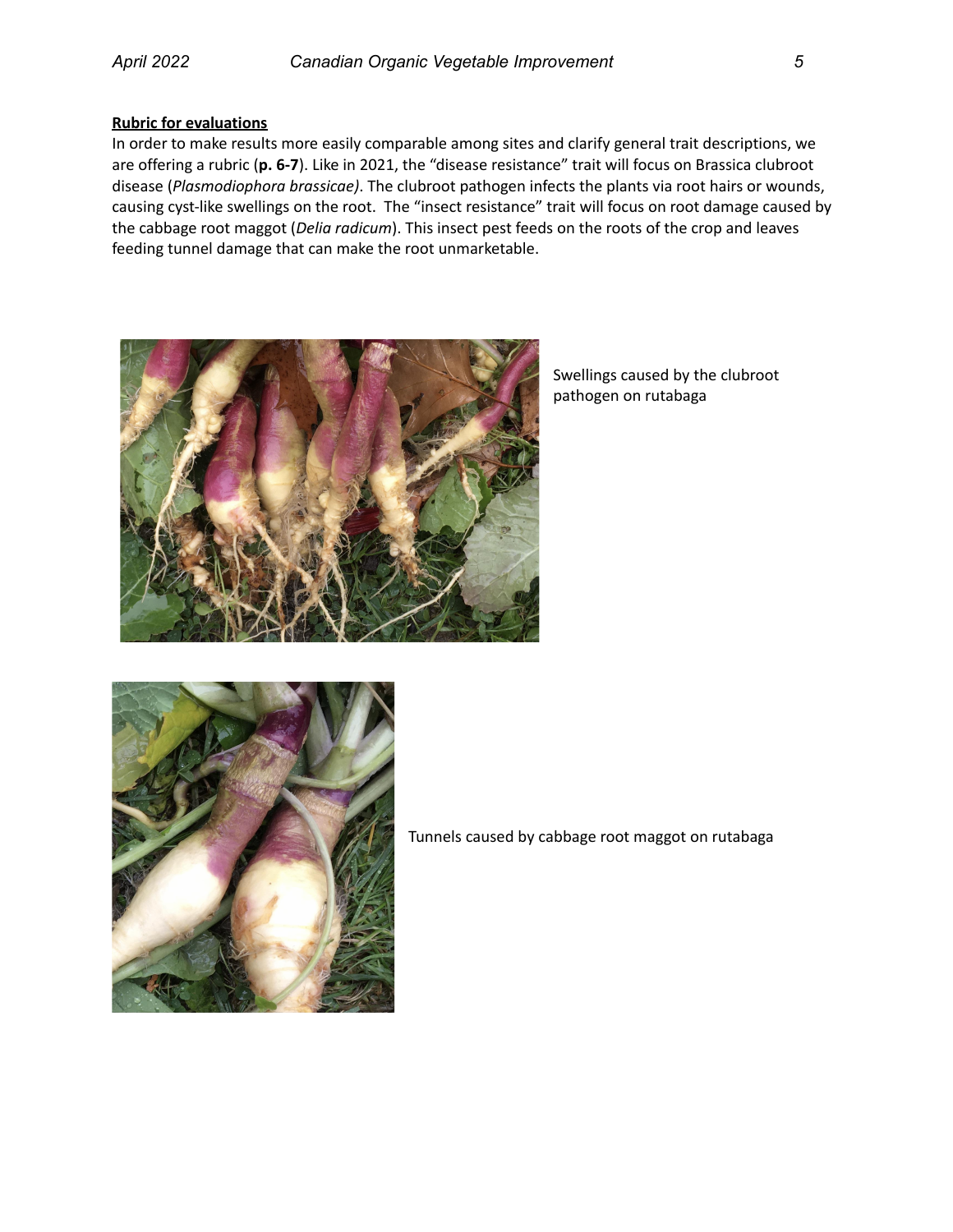| <b>Rutabaga Evaluation Rubric</b>                |                                                                                                                                                                                                                                   | $\mathbf{1}$                                              | $\overline{2}$                                                               | $\overline{\mathbf{3}}$                                  | 4                             | 5                                                        |                         |
|--------------------------------------------------|-----------------------------------------------------------------------------------------------------------------------------------------------------------------------------------------------------------------------------------|-----------------------------------------------------------|------------------------------------------------------------------------------|----------------------------------------------------------|-------------------------------|----------------------------------------------------------|-------------------------|
| <b>Trait</b>                                     | <b>Guidelines</b>                                                                                                                                                                                                                 | Poor                                                      | Fair                                                                         | Acceptable                                               | Good                          | Outstanding                                              | <b>Timing</b>           |
| <b>Germination</b>                               | Approximately what percentage of seeds<br>qerminated?                                                                                                                                                                             | Less than 50%                                             | 50-75%                                                                       | About 75%                                                | More than 75%                 | All or almost all                                        | 14 days after<br>sowing |
| <b>Vigour</b>                                    | How vigourous (i.e. robust, fast-growing,<br>resilient to stress, etc) is this variety?                                                                                                                                           | <b>Weak and</b><br>slow-growing<br>plants                 | <b>Below average</b><br>vigour                                               | Acceptable<br>growth and<br>some resilience<br>to stress | <b>Strong growth</b>          | <b>Exceptional growth</b><br>and resilience to<br>stress | Mid-Season              |
| <b>Uniformity</b>                                | How uniform are roots with respect to<br>maturity, size, and appearance?                                                                                                                                                          | <b>Extremely</b><br>variable                              | <b>Quite variable</b>                                                        | Acceptable<br>variability                                | <b>Quite uniform</b>          | Very uniform                                             | <b>Harvest</b>          |
| Appearance<br>(colour, shape,<br>smoothness)     | How visually appealing is this variety when<br>ready for market? Consider the presence of<br>unappealing side shoots and excessive root<br>hairs here. (Try not to consider insect or<br>disease damage in this rating)           | Ugly or off-putting                                       | <b>Just OK</b>                                                               | <b>Appealing</b><br>enough for<br>market                 | Consistently<br>appealing     | Gorgeous                                                 | <b>Harvest</b>          |
| <b>Disease Resistance</b><br>(Brassica clubroot) | How much clubroot disease damage is<br>visible? Rate for clubroot ONLY, not other<br>diseases that may occur. Please record any<br>other diseases in the "comments" section,<br>and share photos.                                 | Heavy damage on<br>most or all<br>roots-crop<br>destroyed | Damage that<br>excessively<br>reduces the<br>marketable<br>yield of the crop | Some damage,<br>roots still<br>marketable                | <b>Very light</b><br>damage   | No visible signs of<br>disease                           | <b>Harvest</b>          |
| <b>Insect Resistance</b><br>(cabbage maggot)     | How much damage by cabbage maggot is<br>present on the roots? Rate for cabbage<br>maggot ONLY, not other insect pests that<br>may occur. Please record any other insect<br>damage in the "comments" section, and<br>share photos. | <b>Heavy presence</b><br>on all roots-crop<br>destroyed   | <b>Damage</b><br>excessively<br>reduces the<br>marketable<br>yield           | Some damage,<br>roots still<br>marketable                | Very light<br>damage          | No visible signs of<br>insect damage                     | <b>Harvest</b>          |
| Yield                                            | How well does this variety yield, in context of<br>other vegetable varieties you grow?                                                                                                                                            | Poor yield -<br>Couldn't justify<br>growing it            | Yield is just OK,<br>but might give<br>another try                           | <b>Sufficient yield</b>                                  | Solid yield                   | <b>Exceptional yield</b>                                 | <b>Harvest</b>          |
| <b>Marketability</b>                             | How easy would it be to sell this variety in<br>your market, given its quality at harvest?                                                                                                                                        | Difficult to sell                                         | <b>Expect limited</b><br>sales                                               | <b>Expect average</b><br>sales                           | <b>Expect strong</b><br>sales | Would sell out!                                          | <b>Harvest</b>          |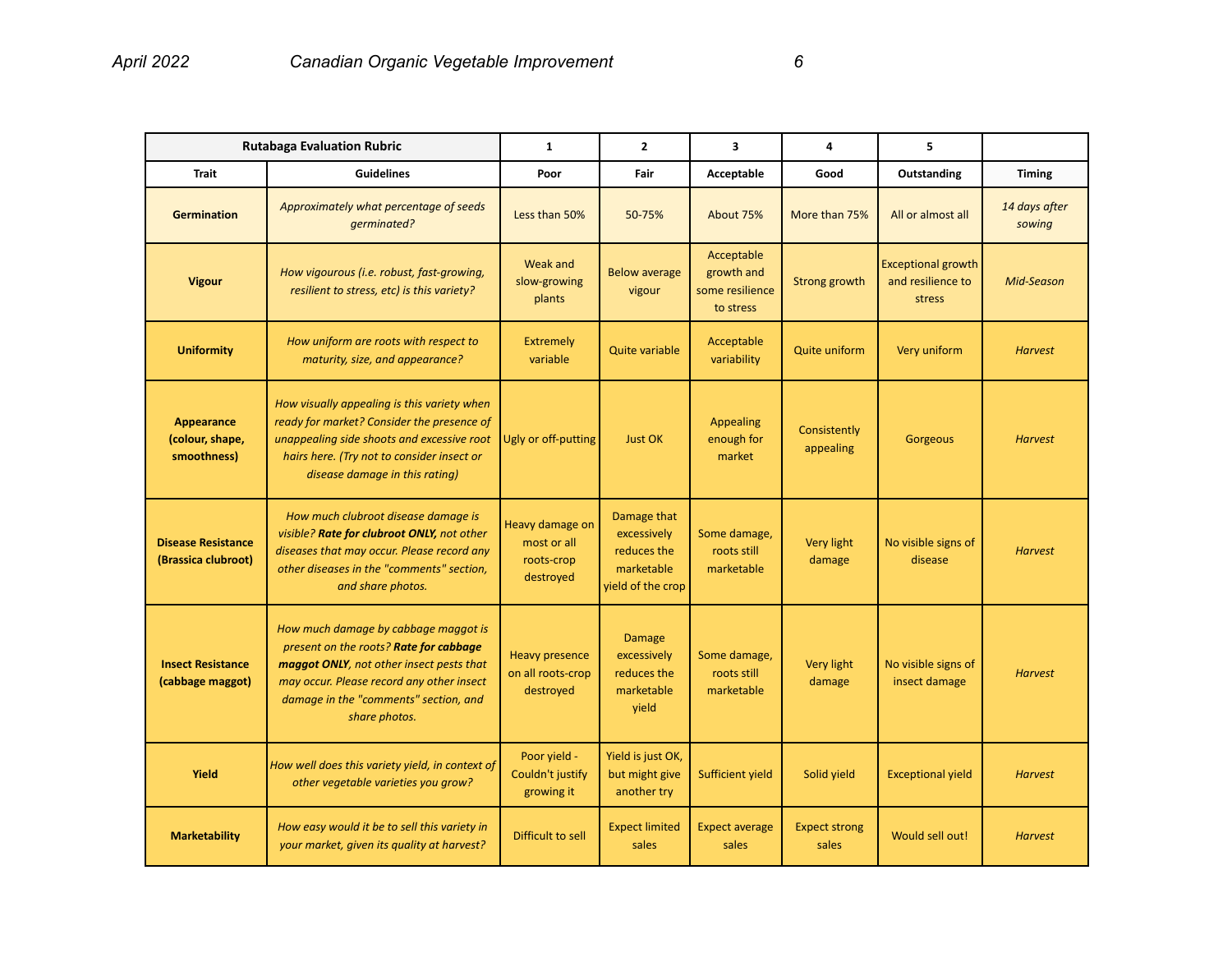| <b>Rutabaga Evaluation Rubric</b> |                                                                                             |                        |                 |                                              |                            |                                         |               |
|-----------------------------------|---------------------------------------------------------------------------------------------|------------------------|-----------------|----------------------------------------------|----------------------------|-----------------------------------------|---------------|
| <b>Trait</b>                      | <b>Guidelines</b>                                                                           | Poor                   | Fair            | Acceptable                                   | Good                       | Outstanding                             | <b>Timing</b> |
| <b>Flavour</b>                    | How much do you like the overall flavour of<br>this variety? Please taste varieties cooked. | Would not eat<br>again | Might try again | Would eat again,<br>but wouldn't<br>seek out | Would eat again<br>happily | Would seek it out<br>and rave about it! | Postharvest   |

### **Resources**

We encourage interested growers to read [On-Farm](https://seedalliance.org/wp-content/uploads/2018/02/Growers-guide-on-farm-variety-trials_FINAL_Digital.pdf) Variety Trials by the Organic Seed Alliance, a detailed how-to-guide on how to implement variety trials for your own farm.

Rutabaga resources, growing guides, and appreciation:

- Growing guides:
	- Johnny's [grower's](https://www.johnnyseeds.com/growers-library/vegetables/rutabagas/rutabaga-key-growing-information.html?q=rutabaga) library
	- Atlantic [Provinces](https://www.faa.gov.nl.ca/agrifoods/plants/pdf/turnip.pdf) Growing Guide
	- [Rutabaga:](https://www.youtube.com/watch?v=GcBJUxZPDIU&ab_channel=SeedChange) Biennial Seed Saving Video
- Insects and Disease:
	- Les filets [anti-insectes](https://www.agrireseau.net/agriculturebiologique/documents/filets%20anti-insectes.pdf) ou comment garder les insectes àdistance de vos légumes (MAPAQ, French only)
	- [Cabbage](https://ag.umass.edu/vegetable/fact-sheets/cabbage-root-maggot) root maggot info sheet (University of Massachusetts Extension Vegetable Program)
	- Integrated Clubroot [management](https://catalog.extension.oregonstate.edu/sites/catalog/files/project/pdf/em9148.pdf) for Brassicas (Oregon State University)
- Variety trial results
	- OSA Organic Rutabaga Trial results [\(California](https://varietytrials.eorganic.info/sites/eorg-variety7/files/california-organic-rutabaga-variety-trials-2013-2014-digital.pdf))
- Appreciation and culinary aspects
	- Culinary Breeding Network, Brassica week: The Humble Rutabaga, Hannah [Swegarden](https://youtu.be/aEfDTslrEfM) (Cornell University)